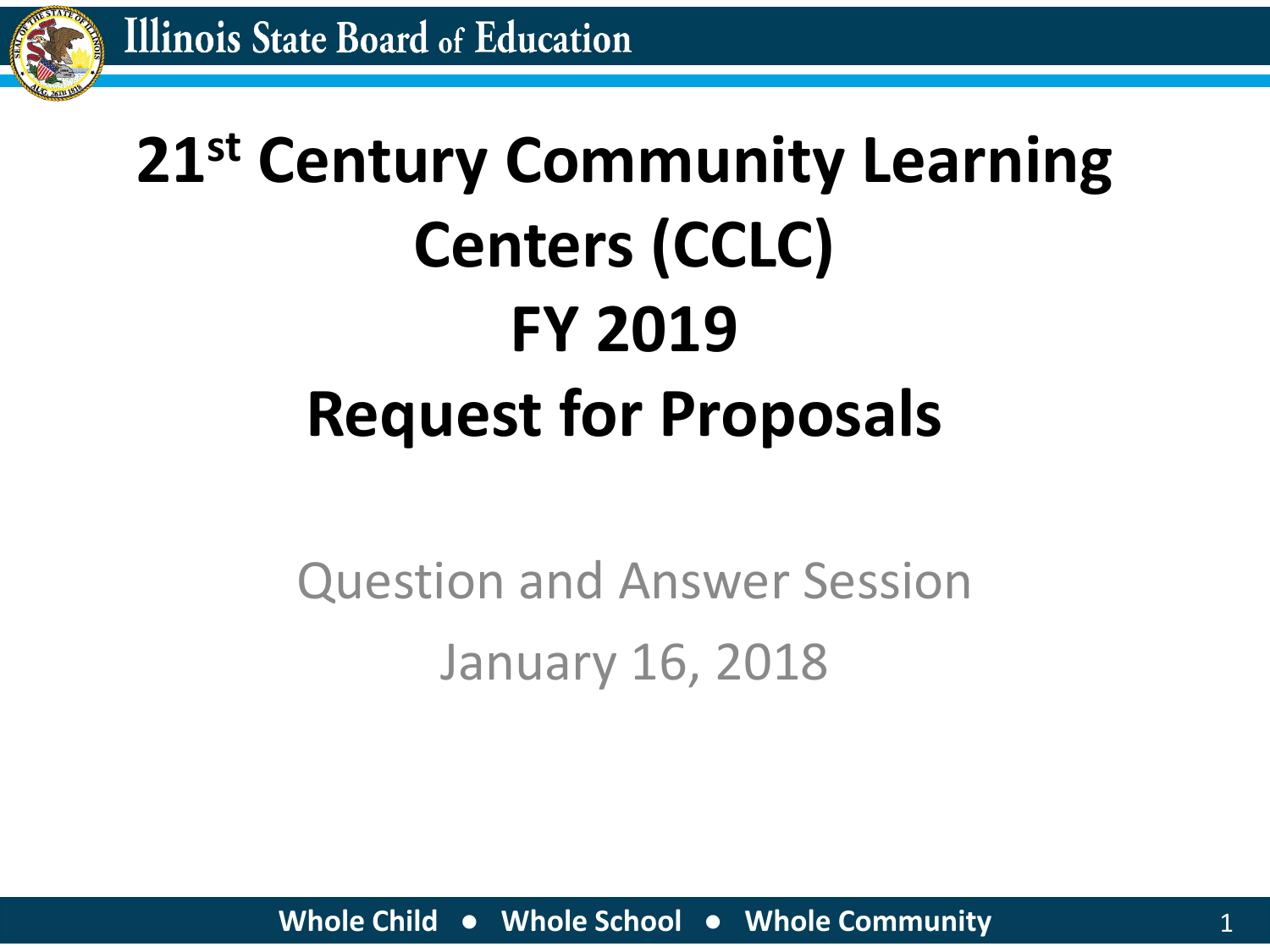

# **GENERAL REMINDERS 21st CCLC**

**Whole Child ● Whole School ● Whole Community** 2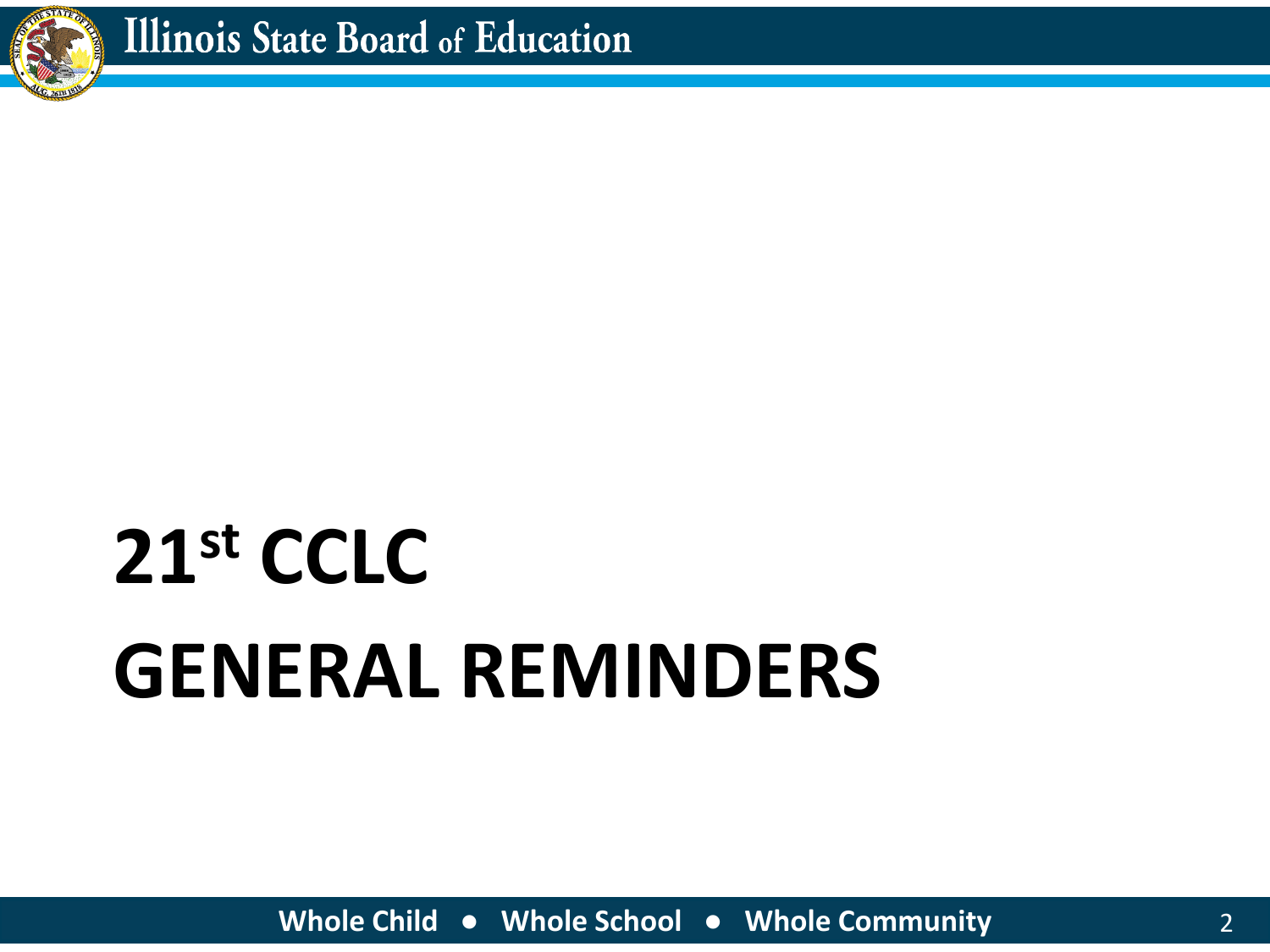

#### **State of Illinois Grant Accountability and Transparency Act (GATA)**

- Pre-award requirements must be completed before applying for an FY 2019 grant
- Includes completion of:
	- Grantee Registration
	- Grantee Pre-qualification
	- Fiscal and Administrative Risk Assessment (ICQ) through GATA Web Portal
	- Illinois GATA Web Portal
		- http://www.Illinois.gov/sites/GATA/Grantee/Pages/default.a spx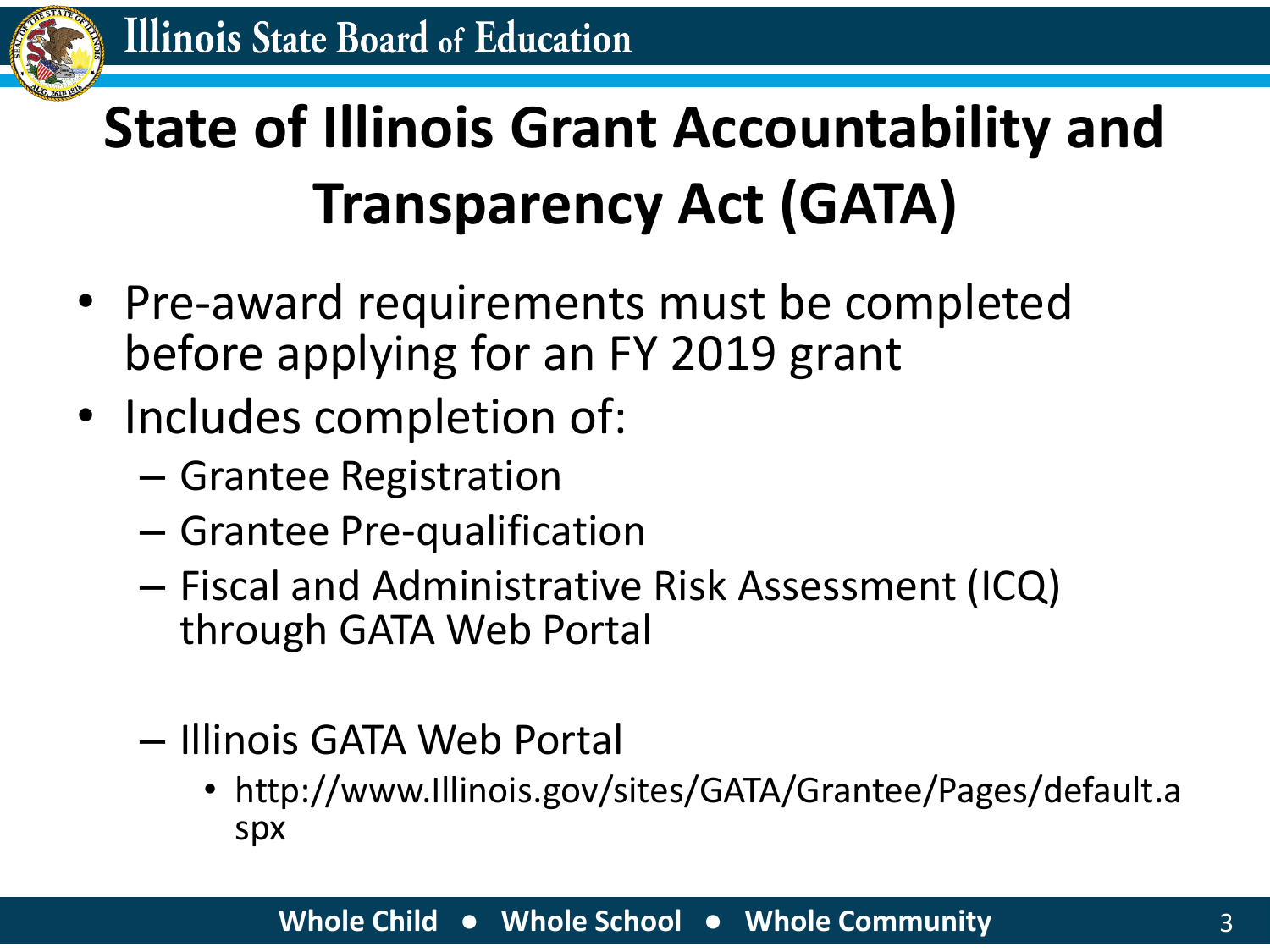

## **Public Notice of Intent**

- Applicants must give 45 days prior notice to the community of their intent to submit an application
- Venues such as newspapers, public websites, and community meetings
- Evidence is not required to be submitted as part of the proposal but evidence must be maintained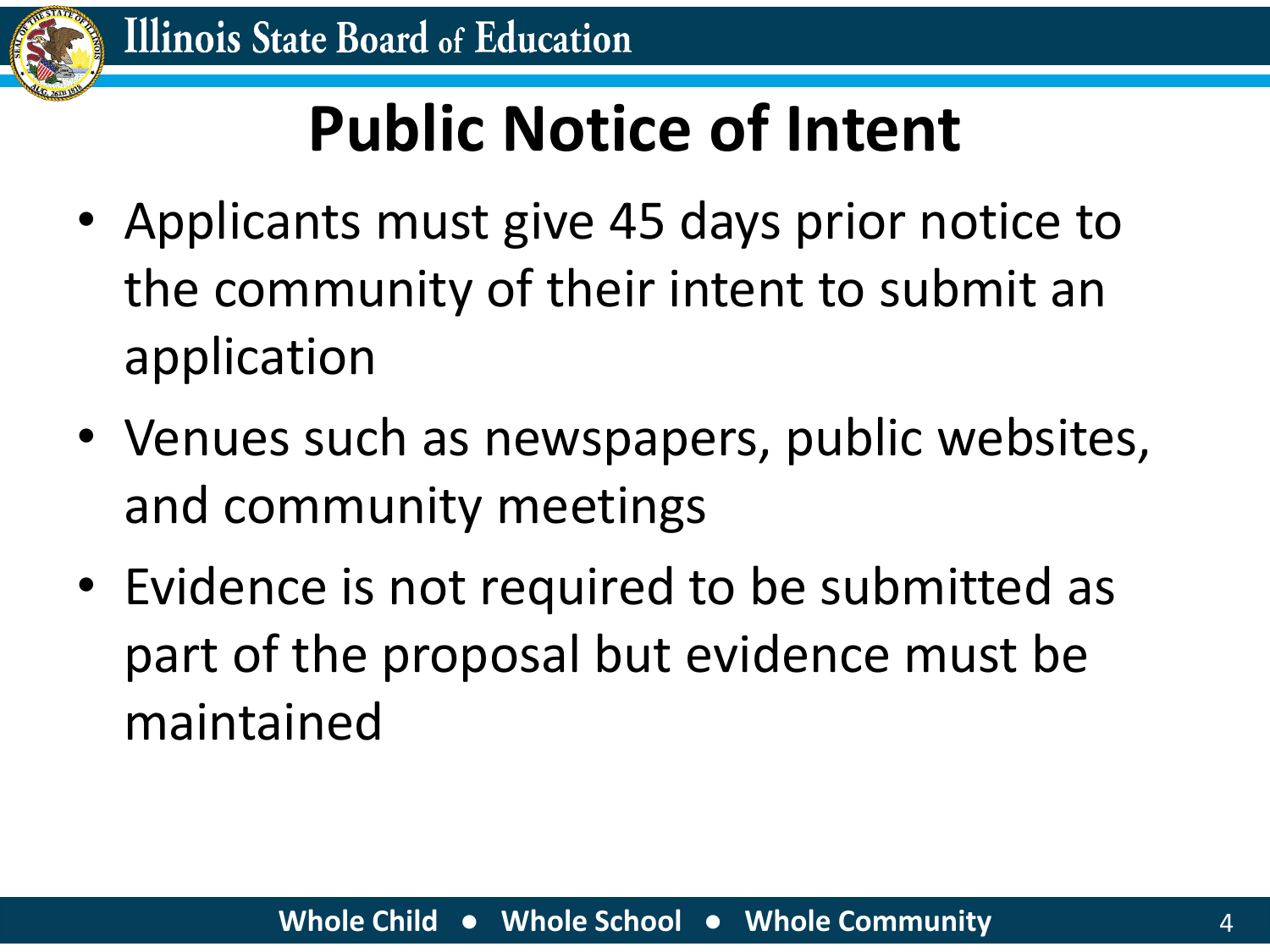

# **Budget**

- Make sure costs are aligned with the proposal
- Double check your math
- Costs for evaluation cannot exceed 10% of your total allocation
- Administration (Function 2300) costs cannot exceed 2%
- Remember to include professional development and transportation costs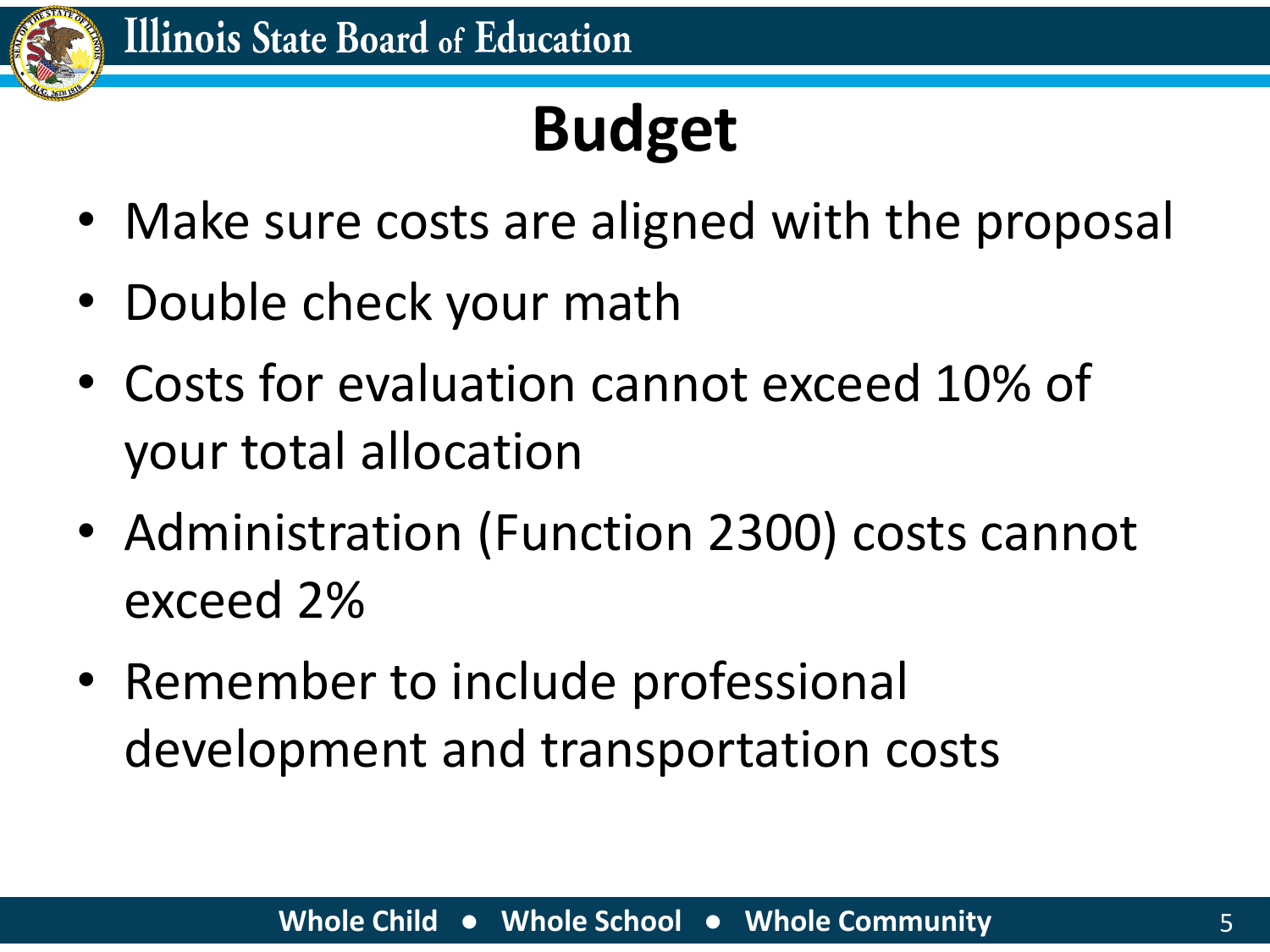

## **Proposal Specifications**

- 8.5" x 11" paper
- 1<sup>"</sup> margins on top, bottom, and both sides
- Printed on one side
- Typed
- Double spaced
- 12 point font
- Pages numbered
- Page headers
- No spiral binding or binders will be accepted
- No supplementary materials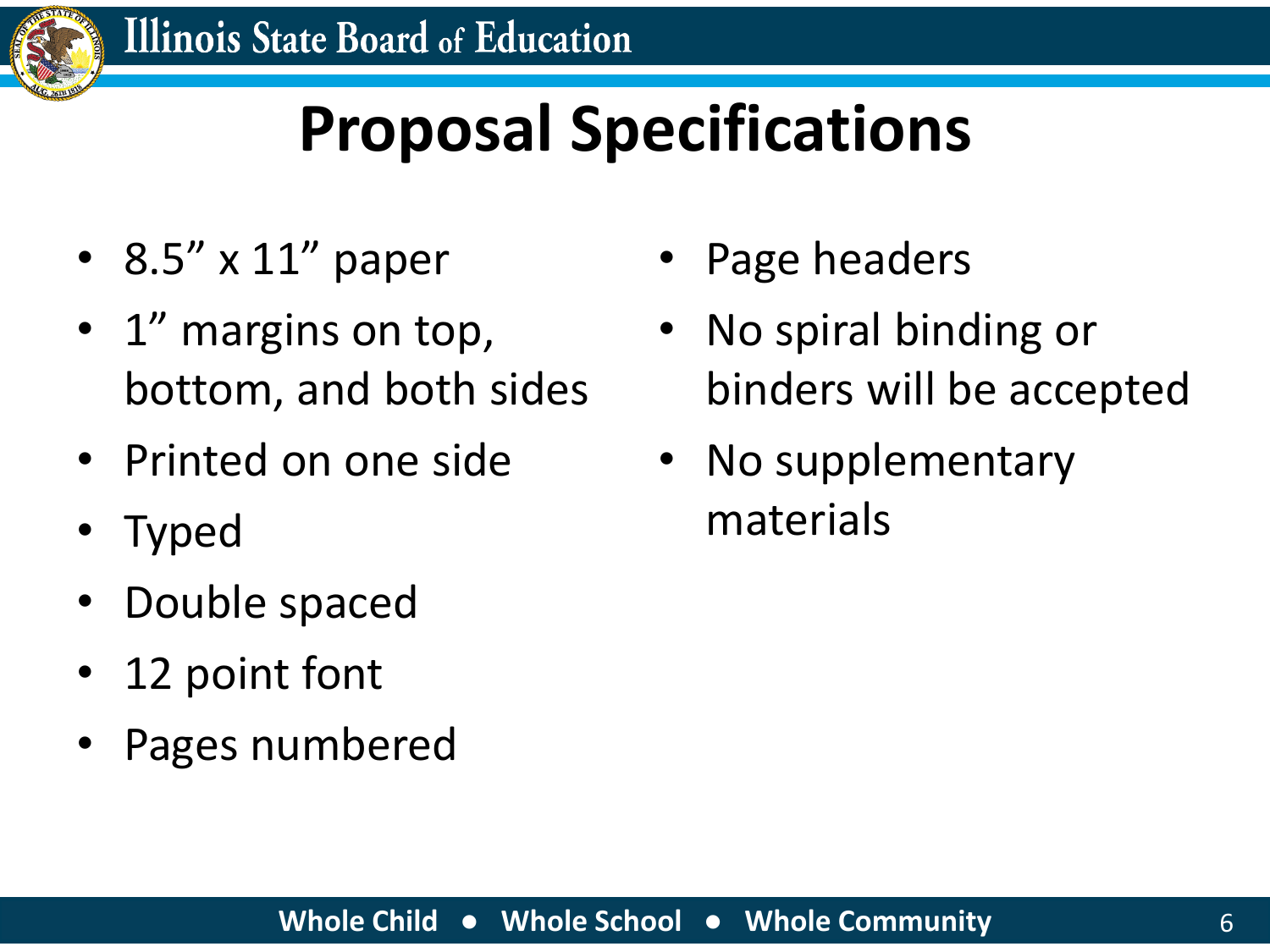

## **Submission**

- All documents must bear original signatures
- Include all attachments
- Include correct school and district names
- Include RCDT codes
- Do NOT attach information that was not requested
- Any paper documents submitted must be uploaded to the USB drives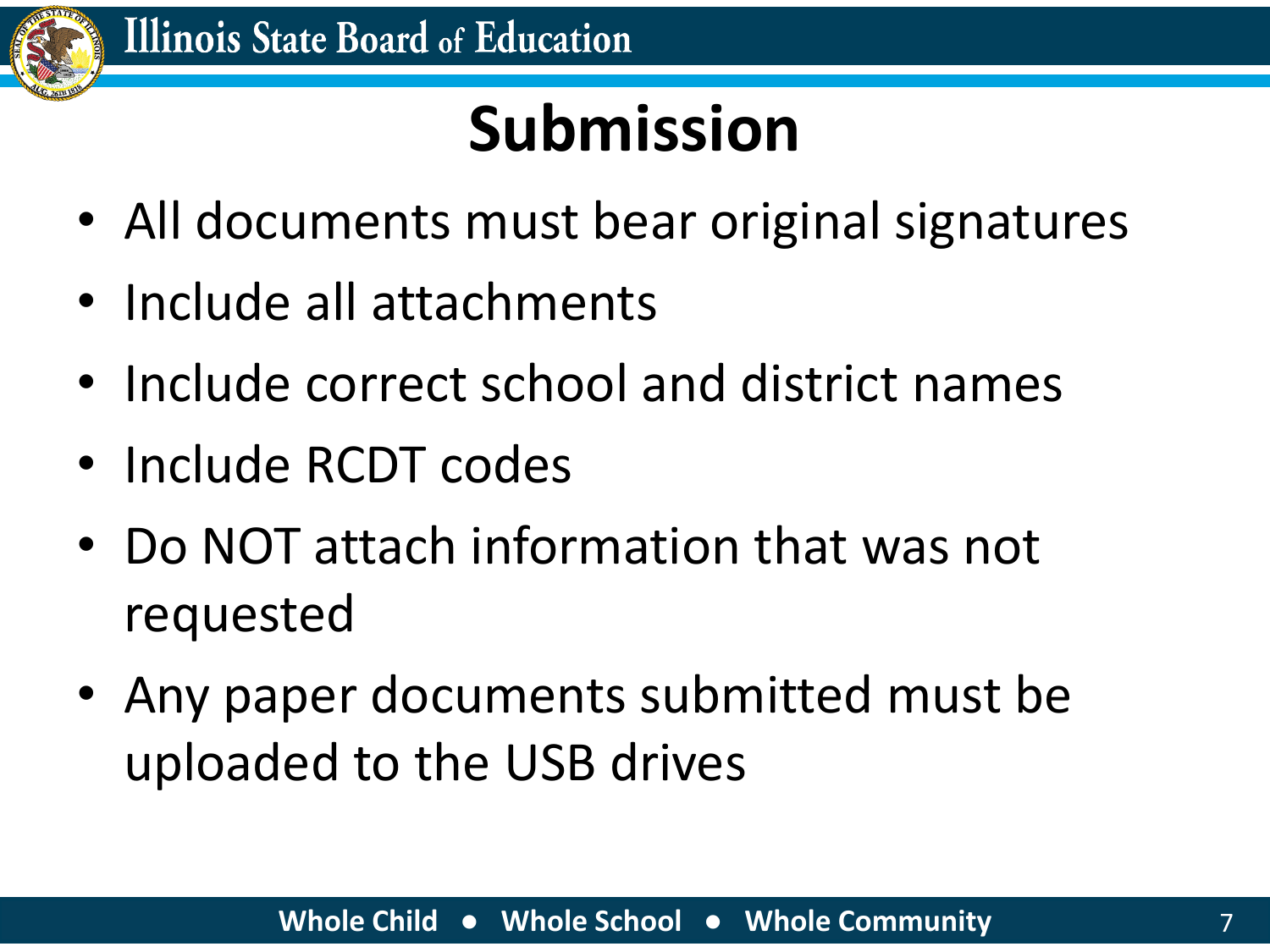

### **Submission**

- Applications are due by 4 p.m. CDT on February 15, 2018
- Late submissions and electronic submissions not accepted
- Mail the original application plus two paper copies and two electronic copies on separate USB drive
- All documents must bear original signatures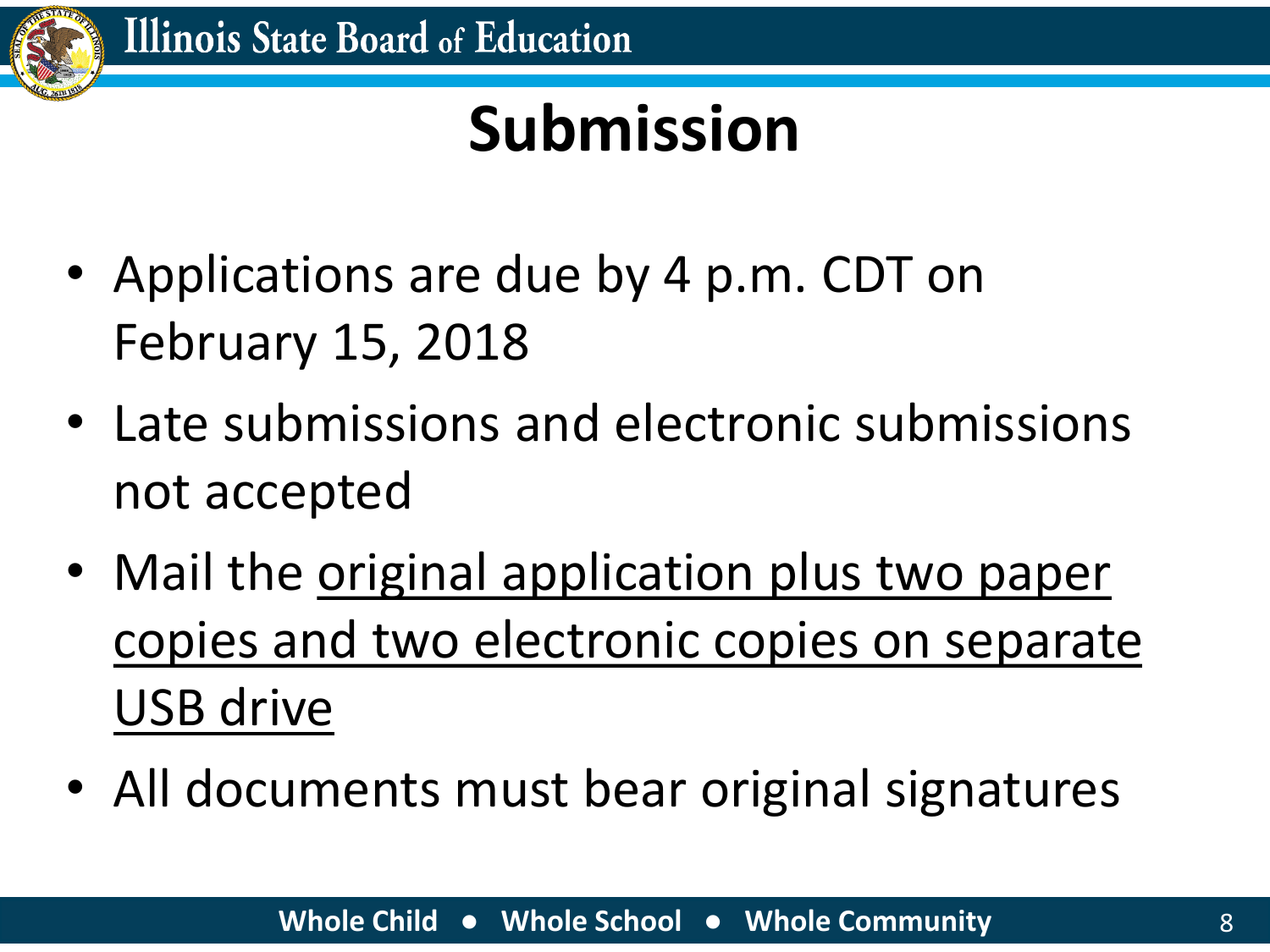

#### **Contact Information**

- **Illinois State Board of Education**
- **College and Career Readiness Division**
- **Mail Code C-215**
- **100 North First Street**
- **Springfield, IL 62777-0001**
- **217-524-4832**
- **21stcclc@isbe.net**